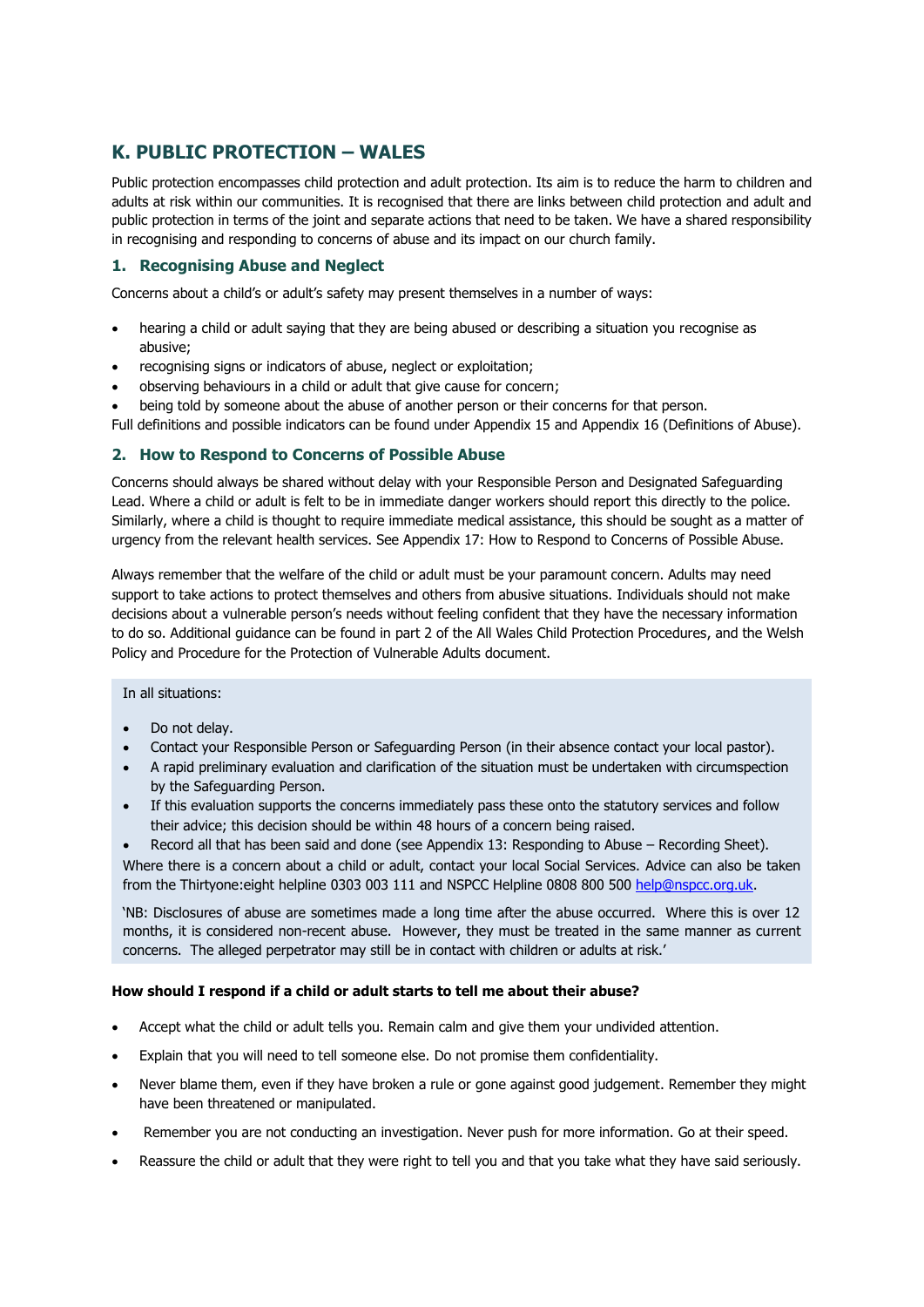- Explain what you are going to do next and what is going to happen.
- Record all you have heard and done (i.e. time, date, people involved; see Appendix 13: Recording Sheet).

**NOTE**: is the child or adult safe? Take immediate action and contact the police if the child or adult would be at immediate risk.

# **3. Confidentiality and Information Sharing**

Suspicions must not be discussed with anyone other than those nominated above. A written record of the concerns should be made in accordance with these procedures and kept in a secure place.

In the interim a plan of action must be put in place to protect children and adults at risk. This may involve removing the accused person from office, suspending them from duties, or placing employees on leave of absence pending the outcome of the investigation by the statutory agencies.

Even where criminal charges are not made, there remains an obligation on the church to review the pastoral consequences and action plan in such a situation. A person known to be a danger to children or young people should not continue to have access to them through holding a position in the church.

NOTE: When the church is made aware of rumours, gossip or allegations concerning any person related to the church the accused person should not be approached at this stage by anyone with a view to discussing the allegation. These should be forwarded immediately to the Safeguarding Person. This is to safeguard the interests of all involved and enable the unimpeded course of any official processes.

## **Recording and information sharing**

Recording and sharing relevant information are key tenets of protecting children and adults. Privacy and confidentiality are governed by legal provisions that aim to safeguard personal information, particularly the Data Protection Act 1998; and organisational codes of conduct. The same legal provisions also provide for sharing of information for purposes such as public protection, crime prevention and crime detection. Early sharing of information is the key to providing effective early help where there are emerging problems. National guidance on information sharing (2015) provides more detailed advice where needed. 1 Information should be held securely and only shared on a 'need to know' basis.

#### **Record storage and retention**

Records of matters relating to the protection of children or adults should be stored securely at all times. This should be in a locked metal cabinet within the local church vestry or with the Safeguarding Person should the church premises not belong to the congregation. Details of the outcome of all matters should be sent to the conference office. Records will be retained for ten (10) years and reviewed prior to destruction.

All interactions should be recorded, succinctly and accurately. The distinction should always be made between facts, hearsay and opinions. Records should include note of:

- dates of contact and with whom;
- the views and emotional well-being of the child or adult;
- actions and decisions taken and the rationale behind them;
- outcomes of actions taken.

#### **Child/adult protection conferences**

<sup>1</sup>[https://www.gov.uk/government/publications/safeguarding-practitioners-information-sharing-advice HM Government 2015](https://www.gov.uk/government/publications/safeguarding-practitioners-information-sharing-advice%20HM%20Government%202015)